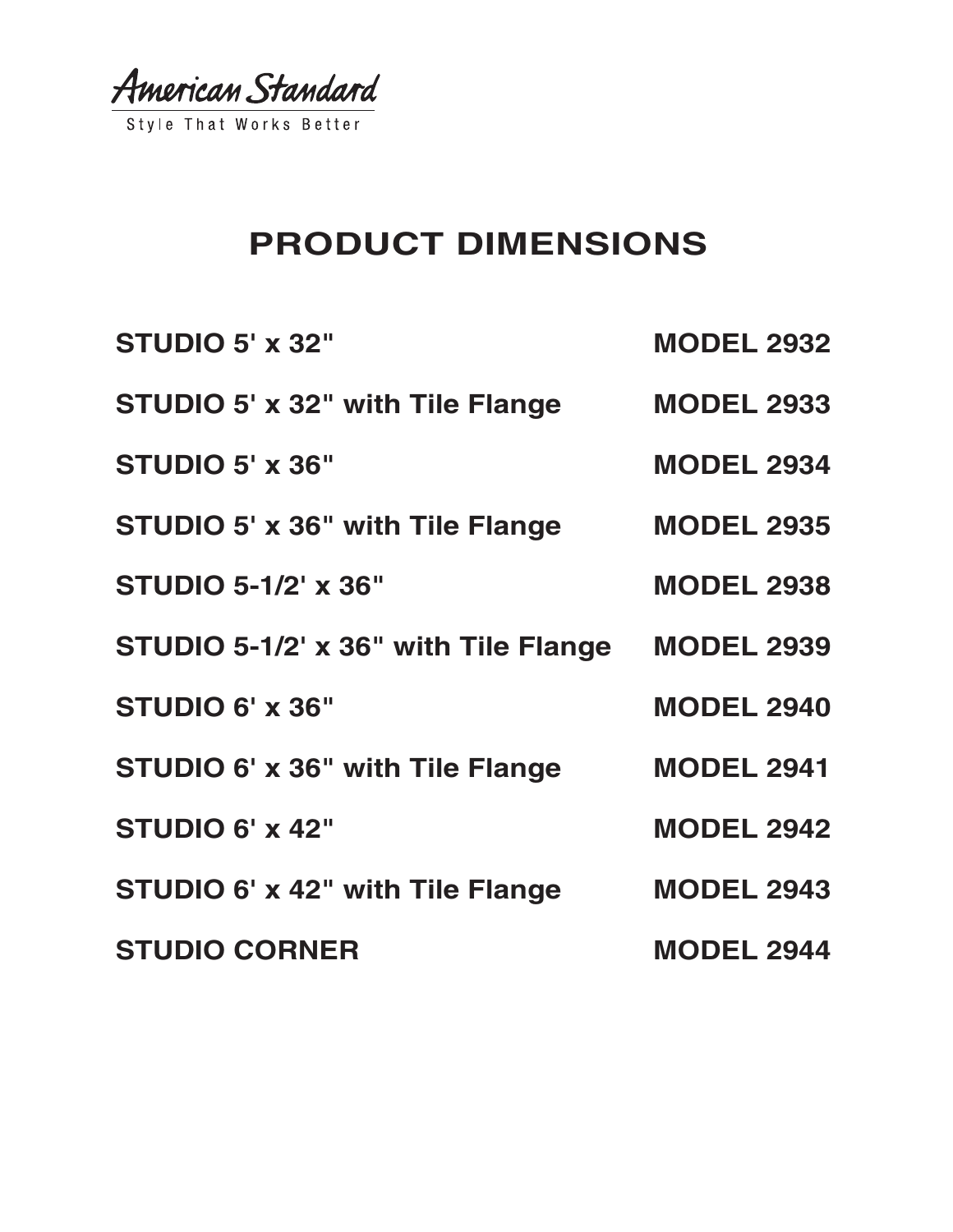

### **GENERAL SPECIFICATIONS FOR STUDIO 5' X 32" WHIRLPOOLS AND BATH TUBS**

| <b>Description</b>                                 | <b>Deck</b><br><b>Trim</b><br>Option | <b>Dimensions</b><br>$L-W-H$                                 | Drain /<br><b>Overflow</b>                   | Height to<br><b>Underside</b><br>of Deck: C | <b>Cut Out</b><br>Pier<br>$G \times F$          | Rough-In<br><b>Recess</b><br>ExD                    | Tub Edge to<br>Centerline<br>Overflow: J | Weight with<br>Water / Floor<br>Loading                       | <b>Product</b><br>Weight | <b>Gallon to</b><br>Overflow | Whirlpool<br><b>Operating</b><br><b>Volume</b> |
|----------------------------------------------------|--------------------------------------|--------------------------------------------------------------|----------------------------------------------|---------------------------------------------|-------------------------------------------------|-----------------------------------------------------|------------------------------------------|---------------------------------------------------------------|--------------------------|------------------------------|------------------------------------------------|
| 2932<br>Studio<br>$5' \times 32"$                  | Zero<br>(5/8")                       | L 59-1/2" (1511mm)<br>W 31-1/2" (800mm)<br>H 22-1/2" (572mm) | A 17-3/4"<br>(451mm)<br>B 10-3/4"<br>(273mm) | C 21-7/8"<br>(556mm)                        | 58"<br>(1473mm)<br>x 30"<br>(762mm)             | 59-11/16"<br>(1516mm)<br>x 30"<br>(762mm)           |                                          | 581 lb. (264 kg)/<br>44 lb./sq.ft.<br>$(213 \text{ kg/sq.m})$ | 90 lb.<br>(198 kg.)      | 59 gal.<br>(2241)            | 54 gal.<br>(2051)                              |
| 2932<br>Studio<br>5' x 32"                         | 2"                                   | L 59-3/4" (1518mm)<br>W 31-3/4" (806mm)<br>H 22-1/2" (572mm) | A 17-3/4"<br>(451mm)<br>B 10-7/8"<br>(276mm) | C 20-1/2"<br>(521mm)                        | $58 - 1/4"$<br>(1480mm)<br>x 30-1/4"<br>(768mm) | 59-15/16"<br>(1522mm)<br>x 30-1/4"<br>$(768$ mm $)$ |                                          | 581 lb. (264 kg)/<br>44 lb./sq.ft.<br>(213 kg/sq.m)           | 90 lb.<br>(198 kg.)      | 59 gal.<br>(2241)            | 54 gal.<br>(205 1.)                            |
| 2932<br>Studio<br>$5' \times 32"$                  | 4"                                   | L 60" (1524mm)<br>W 32" (813mm)<br>H 22-1/2" (572mm)         | A 17-3/4<br>(451mm)<br>B 11"<br>(279mm)      | $18 - 1/2"$<br>(470mm)                      | $58 - 1/2"$<br>(1486mm)<br>x 30-1/2"<br>(775mm) | 60-3/16"<br>(1529mm)<br>x 30-1/2"<br>(775mm)        |                                          | 581 lb. (264 kg)/<br>44 lb./sa.ft.<br>$(213 \text{ kg/sq.m})$ | 90 lb.<br>(198 kg.)      | 59 gal.<br>(2241)            | 54 gal.<br>(2051)                              |
| 2933<br>Studio<br>$5' \times 32"$<br>w/Tile Flange | N/A                                  | L 60" (1524mm)<br>W 31-7/8" (810mm)<br>H 22-1/2" (572mm)     | A 17-3/4"<br>(451mm)<br>B 11"<br>(279mm)     | C 20-1/2"<br>(521mm)                        | N/A                                             | 60-3/16"<br>(1529mm)<br>x 30-3/8"<br>(772mm)        |                                          | 581 lb. (264 kg)/<br>44 lb./sq.ft.<br>$(213 \text{ kg/sq.m})$ | 90 lb.<br>(198 kg.)      | 59 gal.<br>(2241)            | 54 gal.<br>(2051)                              |

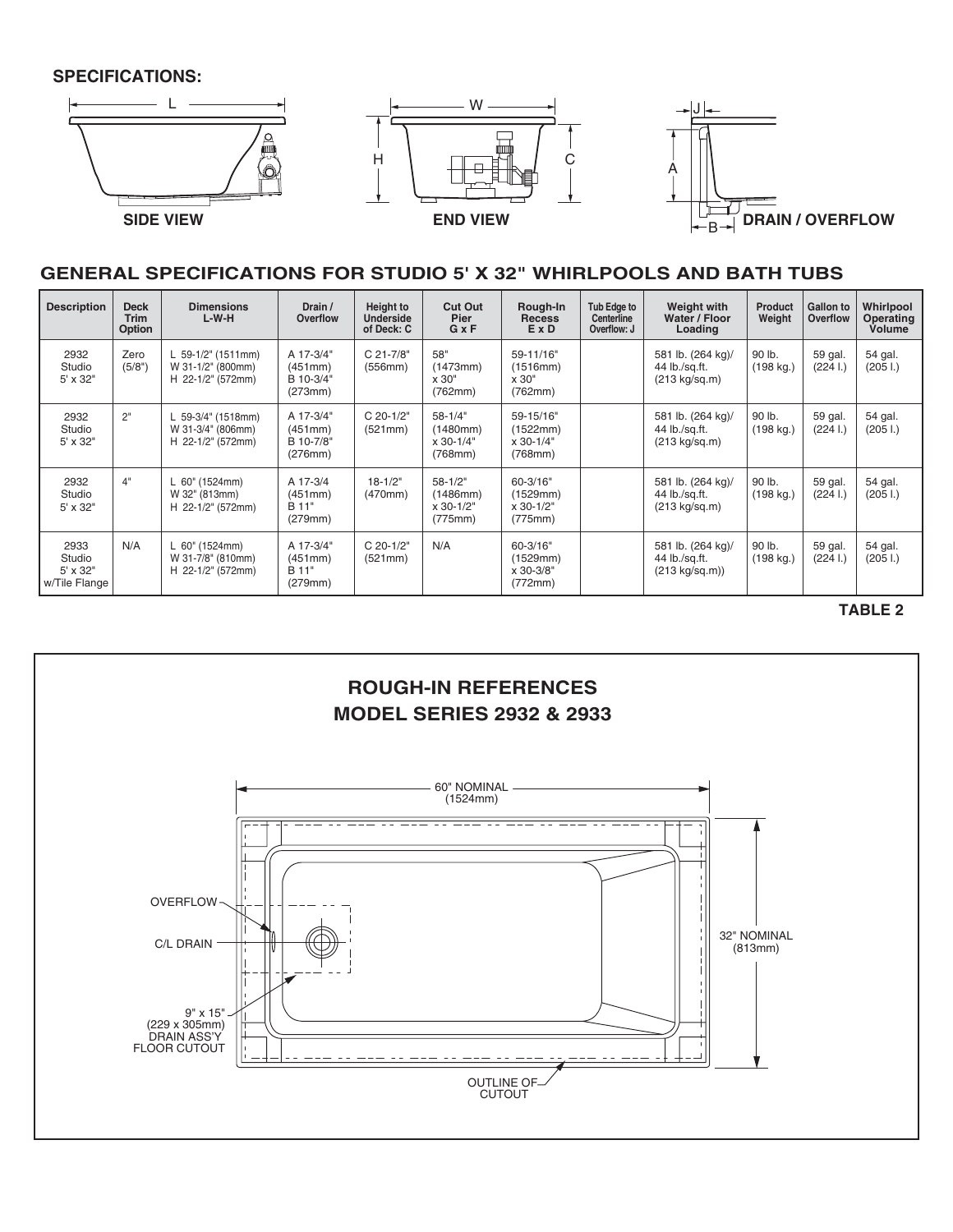

# **GENERAL SPECIFICATIONS FOR STUDIO 5' X 36" WHIRLPOOLS AND BATH TUBS**

| <b>Description</b>                                 | <b>Deck</b><br><b>Trim</b><br>Option | <b>Dimensions</b><br>$L-W-H$                                 | Drain /<br><b>Overflow</b>                   | Height to<br><b>Underside</b><br>of Deck: C | <b>Cut Out</b><br><b>Pier</b><br>$G \times F$   | Rough-In<br><b>Recess</b><br>ExD              | Tub Edge to<br>Centerline<br>Overflow: J | <b>Weight with</b><br>Water / Floor<br>Loading                | <b>Product</b><br>Weight | Gallon to<br><b>Overflow</b> | Whirlpool<br>Operating<br><b>Volume</b> |
|----------------------------------------------------|--------------------------------------|--------------------------------------------------------------|----------------------------------------------|---------------------------------------------|-------------------------------------------------|-----------------------------------------------|------------------------------------------|---------------------------------------------------------------|--------------------------|------------------------------|-----------------------------------------|
| 2934<br>Studio<br>$5' \times 36"$                  | Zero<br>(5/8")                       | L 59-1/2" (1511mm)<br>W 35-1/2" (902mm)<br>H 22-1/2" (572mm) | A 17-3/4"<br>(451mm)<br>B 10-3/4"<br>(273mm) | C 21-7/8"<br>(556mm)                        | 58"<br>(1473mm)<br>x 34"<br>(864mm)             | 59-11/16"<br>(1516mm)<br>x 34"<br>(864mm)     |                                          | 686 lb. (311 kg)/<br>46 lb./sq.ft.<br>$(223 \text{ kg/sq.m})$ | 95 lb.<br>(209 kg.)      | 71 gal.<br>(2691)            | 64 gal.<br>(2431)                       |
| 2934<br>Studio<br>5' x 36"                         | 2"                                   | L 59-3/4" (1518mm)<br>W 35-3/4" (908mm)<br>H 22-1/2" (572mm) | A 17-3/4"<br>(451mm)<br>B 10-7/8"<br>(276mm) | C 20-1/2"<br>(521mm)                        | $58 - 1/4"$<br>(1480mm)<br>x 34-1/4"<br>(870mm) | 59-15/16"<br>(1522mm)<br>x 34-1/4"<br>(870mm) |                                          | 686 lb. (311 kg)/<br>46 lb./sq.ft.<br>(223 kg/sq.m)           | 95 lb.<br>(209 kg.)      | 71 gal.<br>(2691)            | 64 gal.<br>(2431)                       |
| 2934<br>Studio<br>$5' \times 36''$                 | 4"                                   | L 60" (1524mm)<br>W 36" (914mm)<br>H 22-1/2" (572mm)         | A 17-3/4"<br>(451mm)<br>B 11"<br>(279mm)     | $18 - 1/2"$<br>(470mm)                      | $58 - 1/2"$<br>(1486mm)<br>x 34-1/2"<br>(876mm) | 60-3/16"<br>(1529mm)<br>x 34-1/2"<br>(876mm)  |                                          | 686 lb. (311 kg)/<br>46 lb./sa.ft.<br>$(223 \text{ kg/sq.m})$ | 95 lb.<br>(209 kg.)      | 71 gal.<br>(2691)            | 64 gal.<br>(2431)                       |
| 2935<br>Studio<br>$5' \times 36"$<br>w/Tile Flange | N/A                                  | L 60" (1524mm)<br>W 35-7/8" (911mm)<br>H 22-1/2" (572mm)     | A 17-3/4"<br>(451mm)<br>B 11"<br>(279mm)     | C 20-1/2"<br>(521mm)                        | N/A                                             | 60-3/16"<br>(1529mm)<br>x 34-3/8"<br>(873mm)  |                                          | 686 lb. (311 kg)/<br>46 lb./sq.ft.<br>(223 kg/sq.m)           | 95 lb.<br>(209 kg.)      | 71 gal.<br>(2691)            | 64 gal.<br>(2431)                       |

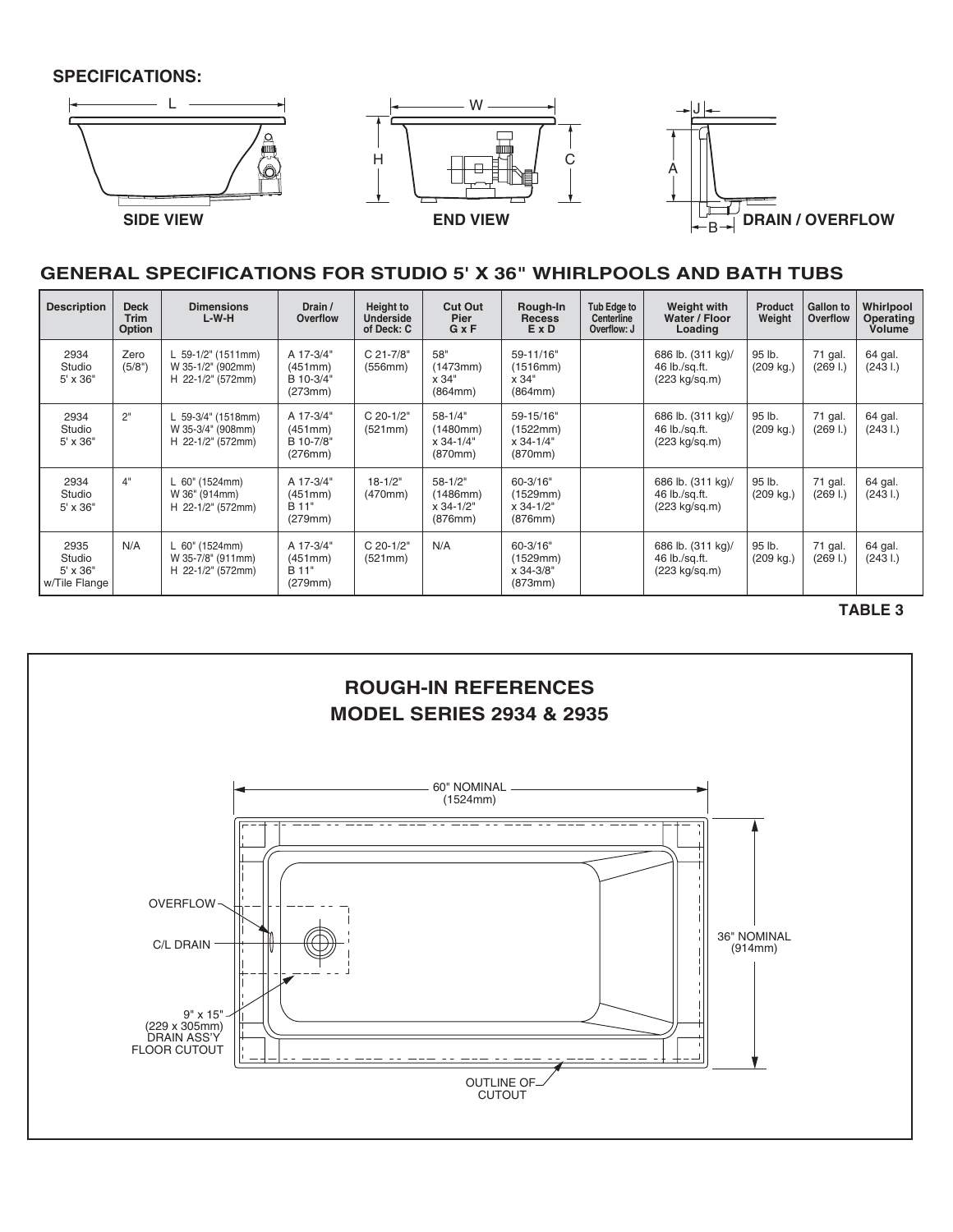

## **GENERAL SPECIFICATIONS FOR STUDIO 5-1/2' X 36" WHIRLPOOLS AND BATH TUBS**

| <b>Description</b>                                        | <b>Deck</b><br><b>Trim</b><br>Option | <b>Dimensions</b><br>$L-W-H$                                 | Drain /<br>Overflow                          | <b>Height to</b><br><b>Underside</b><br>of Deck: C | <b>Cut Out</b><br>Pier<br>$G \times F$              | Rough-In<br><b>Recess</b><br>ExD              | Tub Edge to<br>Centerline<br>Overflow: J | Weight with<br>Water / Floor<br>Loading             | <b>Product</b><br>Weight | Gallon to<br>Overflow | Whirlpool<br>Operating<br>Volume |
|-----------------------------------------------------------|--------------------------------------|--------------------------------------------------------------|----------------------------------------------|----------------------------------------------------|-----------------------------------------------------|-----------------------------------------------|------------------------------------------|-----------------------------------------------------|--------------------------|-----------------------|----------------------------------|
| 2938<br>Studio<br>5-1/2' x 36"                            | Zero<br>(5/8")                       | L 65-1/2" (1664mm)<br>W 35-1/2" (902mm)<br>H 22-1/2" (572mm) | A 17-3/4"<br>(451mm)<br>B 10-3/4"<br>(273mm) | C 21-7/8"<br>(556mm)                               | 64"<br>(1626mm)<br>x 34"<br>(864mm)                 | 65-11/16"<br>(1668mm)<br>x 34"<br>(864mm)     |                                          | 766 lb. (348 kg)/<br>46 lb./sq.ft.<br>(227 kg/sq.m) | 100 lb.<br>(220 kg.)     | 80 gal.<br>(3031)     | 73 gal.<br>(2771)                |
| 2938<br>Studio<br>$5 - 1/2' \times 36''$                  | 2"                                   | L 65-3/4" (1670mm)<br>W 35-3/4" (908mm)<br>H 22-1/2" (572mm) | A 17-3/4"<br>(451mm)<br>B 10-7/8"<br>(276mm) | C 20-1/2"<br>(521mm)                               | $64 - 1/4"$<br>(1632mm)<br>$x 34 - 1/4"$<br>(870mm) | 65-15/16"<br>(1675mm)<br>x 34-1/4"<br>(870mm) |                                          | 766 lb. (348 kg)/<br>46 lb./sq.ft.<br>(227 kg/sq.m) | 100 lb.<br>(220 kg.)     | 80 gal.<br>(3031)     | 73 gal.<br>(2771)                |
| 2938<br>Studio<br>$5 - 1/2' \times 36''$                  | 4"                                   | L 66" (1676mm)<br>W 36" (914mm)<br>H 22-1/2" (572mm)         | A 17-3/4"<br>(451mm)<br>B 11"<br>(279mm)     | $18 - 1/2"$<br>(470mm)                             | $64 - 1/2"$<br>(1638mm)<br>x 34-1/2"<br>(876mm)     | 66-3/16"<br>(1681mm)<br>x 34-1/2"<br>(876mm)  |                                          | 766 lb. (348 kg)/<br>46 lb./sq.ft.<br>(227 kg/sq.m) | 100 lb.<br>(220 kg.)     | 80 gal.<br>(3031)     | 73 gal.<br>(2771)                |
| 2939<br>Studio<br>$5 - 1/2' \times 36''$<br>w/Tile Flange | N/A                                  | L 66" (1676mm)<br>W 35-7/8" (911mm)<br>H 22-1/2" (572mm)     | A 17-3/4"<br>(451mm)<br>B 11"<br>(279mm)     | C 20-1/2"<br>(521mm)                               | N/A                                                 | 66-3/16"<br>(1681mm)<br>x 34-3/8"<br>(873mm)  |                                          | 766 lb. (348 kg)/<br>46 lb./sq.ft.<br>(227 kg/sq.m) | 100 lb.<br>(220 kg.)     | 80 gal.<br>(3031)     | 73 gal.<br>(2771)                |

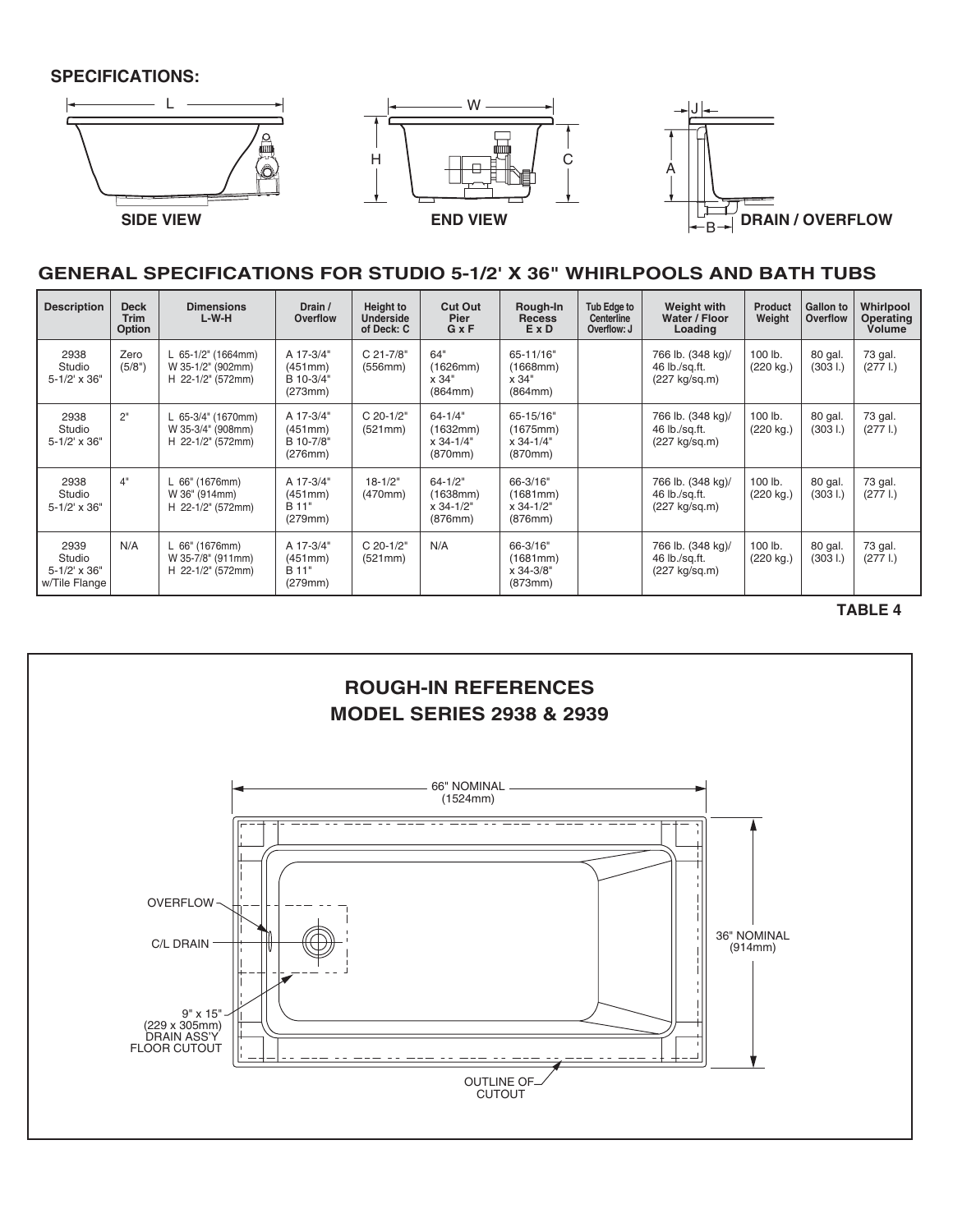

#### **GENERAL SPECIFICATIONS FOR STUDIO 6' X 36" WHIRLPOOLS AND BATH TUBS**

| <b>Description</b>                                 | <b>Deck</b><br><b>Trim</b><br><b>Option</b> | <b>Dimensions</b><br>$L-W-H$                                 | Drain /<br><b>Overflow</b>                   | <b>Height to</b><br><b>Underside</b><br>of Deck: C | <b>Cut Out</b><br>Pier<br>$G \times F$            | Rough-In<br><b>Recess</b><br>ExD                 | Tub Edge to<br>Centerline<br>Overflow: J | <b>Weight with</b><br>Water / Floor<br>Loading                | <b>Product</b><br>Weight | Gallon to<br>Overflow | Whirlpool<br>Operating<br><b>Volume</b> |
|----------------------------------------------------|---------------------------------------------|--------------------------------------------------------------|----------------------------------------------|----------------------------------------------------|---------------------------------------------------|--------------------------------------------------|------------------------------------------|---------------------------------------------------------------|--------------------------|-----------------------|-----------------------------------------|
| 2940<br>Studio<br>$6' \times 36"$                  | Zero<br>(5/8")                              | L 71-1/2" (1816mm)<br>W 35-1/2" (902mm)<br>H 22-1/2" (572mm) | A 17-3/4"<br>(451mm)<br>B 10-3/4"<br>(273mm) | C 21-7/8"<br>(556mm)                               | 70"<br>(1778mm)<br>x 34"<br>(864mm)               | 71-11/16"<br>(1821mm)<br>x 34"<br>(864mm)        |                                          | 846 lb. (384 kg)/<br>47 lb./sq.ft.<br>(230 kg/sq.m)           | 105 lb.<br>(231 kg.)     | 89 gal.<br>(3371)     | 81 gal.<br>(3071)                       |
| 2940<br>Studio<br>$6' \times 36"$                  | 2"                                          | L 71-3/4" (1822mm)<br>W 35-3/4" (908mm)<br>H 22-1/2" (572mm) | A 17-3/4"<br>(451mm)<br>B 10-7/8"<br>(276mm) | C 20-1/2"<br>(521mm)                               | $70 - 1/4"$<br>(1784mm)<br>x 34-1/4"<br>(870mm)   | 71-15/16"<br>(1827mm)<br>x 34-1/4"<br>(870mm)    |                                          | 846 lb. (384 kg)/<br>47 lb./sq.ft.<br>(230 kg/sq.m)           | 105 lb.<br>(231 kg.)     | 89 gal.<br>(3371)     | 81 gal.<br>(3071)                       |
| 2940<br>Studio<br>$6' \times 36"$                  | 4"                                          | L 72" (1829mm)<br>W 36" (914mm)<br>H 22-1/2" (572mm)         | A 17-3/4"<br>(451mm)<br>B 11"<br>(279mm)     | $18 - 1/2"$<br>(470mm)                             | $70-1/2"$<br>(1791mm)<br>$x 34 - 1/2"$<br>(876mm) | 72-3/16"<br>(1833mm)<br>$x 34 - 1/2"$<br>(876mm) |                                          | 846 lb. (384 kg)/<br>47 lb./sq.ft.<br>(230 kg/sq.m)           | 105 lb.<br>(231 kg.)     | 89 gal.<br>(3371)     | 81 gal.<br>(3071)                       |
| 2941<br>Studio<br>$6' \times 36"$<br>w/Tile Flange | N/A                                         | L 72" (1829mm)<br>W 35-7/8" (911mm)<br>H 22-1/2" (572mm)     | A 17-3/4"<br>(451mm)<br>B 11"<br>(279mm)     | C 20-1/2"<br>(521mm)                               | N/A                                               | 72-3/16"<br>(1833mm)<br>x 34-3/8"<br>(873mm)     |                                          | 846 lb. (384 kg)/<br>47 lb./sq.ft.<br>$(230 \text{ kg/sq.m})$ | 105 lb.<br>(231 kg.)     | 89 gal.<br>(3371)     | 81 gal.<br>(3071)                       |

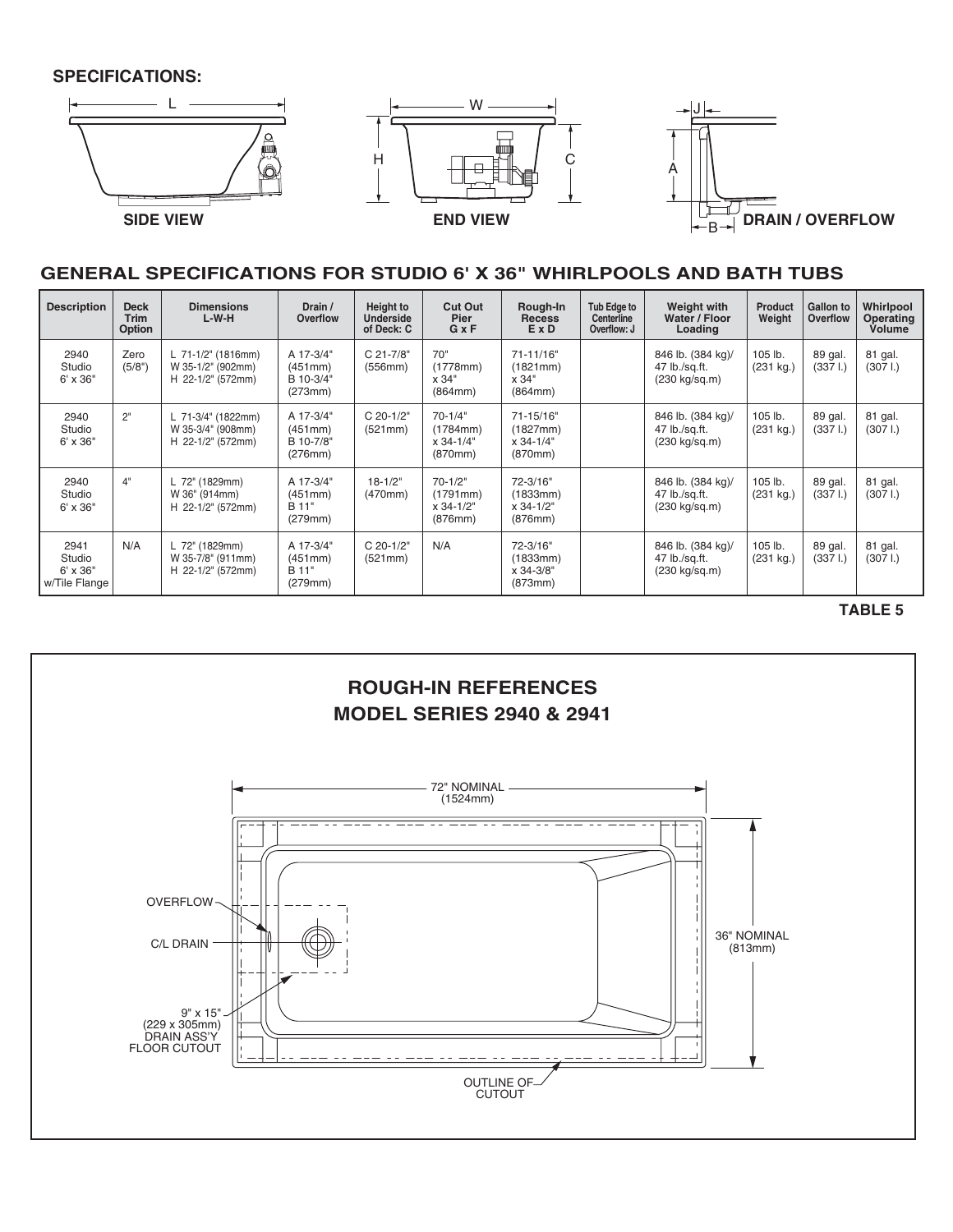

# **GENERAL SPECIFICATIONS FOR STUDIO 6' X 42" WHIRLPOOLS AND BATH TUBS**

| <b>Description</b>                                 | <b>Deck</b><br><b>Trim</b><br>Option | <b>Dimensions</b><br>$L-W-H$                                  | Drain /<br>Overflow                          | Height to<br><b>Underside</b><br>of Deck: C | <b>Cut Out</b><br><b>Pier</b><br>$G \times F$  | Rough-In<br><b>Recess</b><br>ExD               | Tub Edge to<br>Centerline<br>Overflow: J | Weight with<br>Water / Floor<br>Loading                       | <b>Product</b><br>Weight | <b>Gallon to</b><br><b>Overflow</b> | Whirlpool<br><b>Operating</b><br><b>Volume</b> |
|----------------------------------------------------|--------------------------------------|---------------------------------------------------------------|----------------------------------------------|---------------------------------------------|------------------------------------------------|------------------------------------------------|------------------------------------------|---------------------------------------------------------------|--------------------------|-------------------------------------|------------------------------------------------|
| 2942<br>Studio<br>$6' \times 42"$                  | Zero<br>(5/8")                       | L 71-1/2" (1816mm)<br>W 41-1/2" (1054mm)<br>H 22-1/2" (572mm) | A 17-3/4"<br>(451mm)<br>B 10-3/4"<br>(273mm) | $C$ 21-7/8"<br>(556mm)                      | 70"<br>(1778mm)<br>x 40"<br>(1016mm)           | 71-11/16"<br>(1821mm)<br>x 40"<br>(1016mm)     |                                          | 943 lb. (428 kg)/<br>45 lb./sq.ft.<br>(219 kg/sq.m)           | 110 lb.<br>(242 kg.)     | $100$ gal.<br>(3791)                | 91 gal.<br>(3451)                              |
| 2942<br>Studio<br>$6' \times 42"$                  | 2"                                   | L 71-3/4" (1822mm)<br>W 41-3/4" (1060mm)<br>H 22-1/2" (572mm) | A 17-3/4"<br>(451mm)<br>B 10-7/8"<br>(276mm) | C 20-1/2"<br>(521mm)                        | $70-1/4"$<br>(1784mm)<br>x 40-1/4"<br>(1022mm) | 71-15/16"<br>(1827mm)<br>x 40-1/4"<br>(1022mm) |                                          | 943 lb. (428 kg)/<br>45 lb./sq.ft.<br>(219 kg/sq.m)           | 110 lb.<br>(242 kg.)     | $100$ gal.<br>(3791)                | 91 gal.<br>(3451)                              |
| 2942<br>Studio<br>$6' \times 42"$                  | 4"                                   | L 72" (1829mm)<br>W 42" (1067mm)<br>H 22-1/2" (572mm)         | A 17-3/4"<br>(451mm)<br>B 11"<br>(279mm)     | $18 - 1/2"$<br>(470mm)                      | $70-1/2"$<br>(1791mm)<br>x 40-1/2"<br>(1029mm) | 72-3/16"<br>(1833mm)<br>x 40-1/2"<br>(1029mm)  |                                          | 943 lb. (428 kg)/<br>45 lb./sq.ft.<br>$(219 \text{ kg/sq.m})$ | 110 lb.<br>(242 kg.)     | $100$ gal.<br>(3791)                | 91 gal.<br>(3451)                              |
| 2943<br>Studio<br>$6' \times 42"$<br>w/Tile Flange | N/A                                  | L 72" (1829mm)<br>W 41-7/8" (1063mm)<br>H 22-1/2" (572mm)     | A 17-3/4"<br>(451mm)<br>B 11"<br>(279mm)     | C 20-1/2"<br>(521mm)                        | N/A                                            | 72-3/16"<br>(1833mm)<br>x 40-3/8"<br>(1026mm)  |                                          | 943 lb. (428 kg)/<br>45 lb./sq.ft.<br>(219 kg/sq.m)           | 110 lb.<br>(242 kg.)     | 100 gal.<br>(3791)                  | 91 gal.<br>(3451)                              |